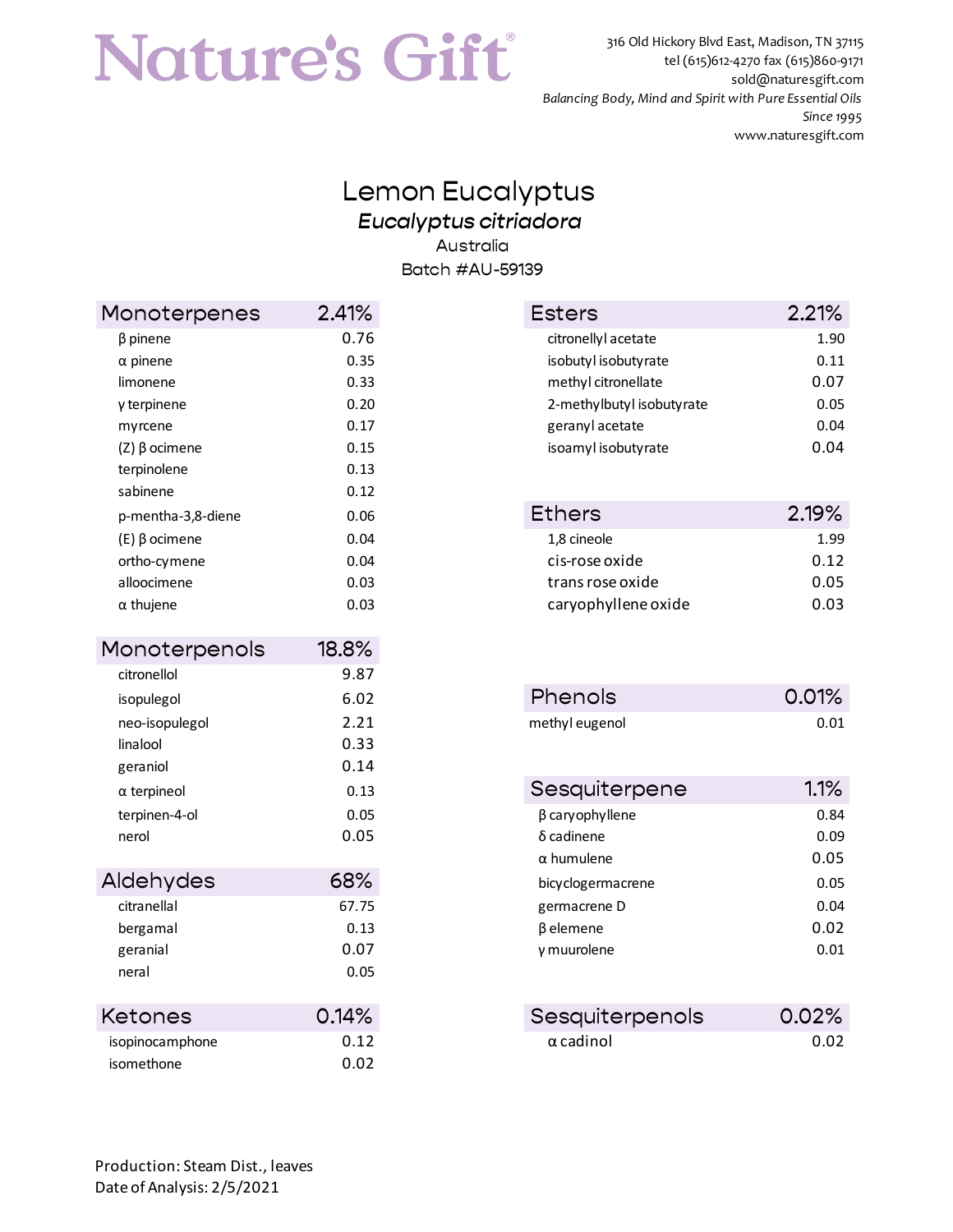

**1**



m

Essential Validation Services 2/8/2021

*- Essential Oil testing is performed by using qualitative GC-MS. Method: SOP.T.01 Client Method - This report may not be published without the consent of Essential Validation Services.*

*- Chromatograph image may be requested*

*- This report is valid for 1 year from the analyzed date*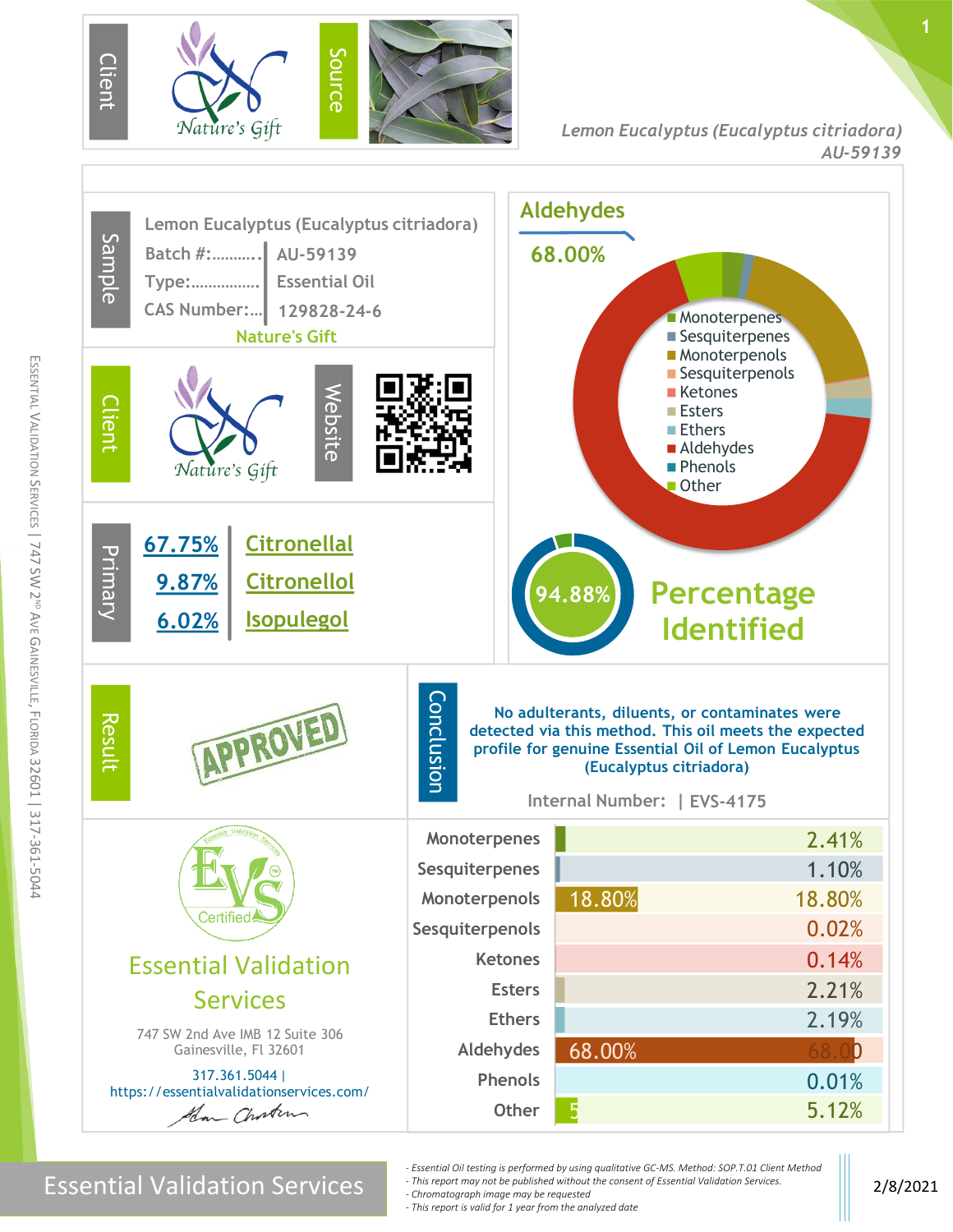

*Lemon Eucalyptus (Eucalyptus citriadora)*

|                         | <b>Total Percentage</b> | 94.88% |                           |                           |
|-------------------------|-------------------------|--------|---------------------------|---------------------------|
| <b>Number</b>           | <b>RT</b>               | Area % | <b>Compound Name</b>      | <b>Chemical Family</b>    |
| 1                       | 7.65                    | 0.11%  | Isobutyl isobutyrate      | <b>Aliphatic Ester</b>    |
| $\overline{2}$          | 8.04                    | 0.03%  | alpha-Thujene             | Monoterpene               |
| $\overline{3}$          | 8.29                    | 0.35%  | alpha-Pinene              | Monoterpene               |
| $\overline{\mathbf{4}}$ | 9.86                    | 0.12%  | Sabinene                  | Monoterpene               |
| 5                       | 10.02                   | 0.76%  | beta-Pinene               | Monoterpene               |
| 6                       | 10.61                   | 0.17%  | Myrcene                   | Monoterpene               |
| $\overline{7}$          | 11.61                   | 0.04%  | Isoamyl isobutyrate       | <b>Aliphatic Ester</b>    |
| 8                       | 11.74                   | 0.05%  | 2-Methylbutyl isobutyrate | <b>Aliphatic Ester</b>    |
| 9                       | 12.06                   | 0.04%  | ortho-Cymene              | Monoterpene               |
| 10                      | 12.27                   | 0.33%  | Limonene                  | Monoterpene               |
| 11                      | 12.37                   | 1.99%  | 1,8-Cineole               | Monoterpene Ether         |
| 12                      | 12.65                   | 0.15%  | (Z)-beta-Ocimene          | Monoterpene               |
| 13                      | 13.11                   | 0.04%  | (E)-beta-Ocimene          | Monoterpene               |
| 14                      | 13.38                   | 0.13%  | Bergamal                  | Aliphatic Aldehyde        |
| 15                      | 13.58                   | 0.20%  | gamma-Terpinene           | Monoterpene               |
| 16                      | 14.16                   | 0.06%  | p-Mentha-3,8-diene        | Monoterpene               |
| 17                      | 14.81                   | 0.13%  | Terpinolene               | Monoterpene               |
| 18                      | 15.55                   | 0.33%  | Linalool                  | Monoterpenol              |
| 19                      | 15.98                   | 0.12%  | cis-Rose oxide            | <b>Monoterpene Ether</b>  |
| 20                      | 16.71                   | 0.05%  | trans-Rose oxide          | Monoterpene Ether         |
| 21                      | 16.84                   | 0.03%  | Alloocimene               | Monoterpene               |
| 22                      | 17.70                   | 6.02%  | Isopulegol                | Monoterpenol              |
| 23                      | 18.12                   | 67.75% | <b>Citronellal</b>        | Monoterpene Aldehyde      |
| 24                      | 18.17                   | 2.21%  | neo-Isopulegol            | Monoterpenol              |
| 25                      | 18.48                   | 0.02%  | Isomenthone               | <b>Monoterpene Ketone</b> |
| 26                      | 19.12                   | 0.12%  | Isopinocamphone           | Monoterpene Ketone        |
| 27                      | 19.17                   | 0.05%  | Terpinen-4-ol             | Monoterpenol              |
| 28                      | 19.85                   | 0.13%  | alpha-Terpineol           | Monoterpenol              |
| 29                      | 21.26                   | 0.05%  | <b>Nerol</b>              | Monoterpenol              |
| 30                      | 21.47                   | 9.87%  | Citronellol               | Monoterpenol              |
| 31                      | 21.85                   | 0.05%  | <b>Neral</b>              | Monoterpene Aldehyde      |
| 32                      | 22.46                   | 0.14%  | Geraniol                  | Monoterpenol              |
| 33                      | 22.80                   | 0.07%  | Methyl citronellate       | <b>Monoterpene Ester</b>  |
| 34                      | 23.19                   | 0.07%  | Geranial                  | Monoterpene Aldehyde      |
| 35                      | 26.84                   | 1.90%  | Citronellyl acetate       | Monoterpene Ester         |

## $\text{Essenity}$  and the expertment by using quantum exervis. Method, Services 2018 Services 2018 Services 2018 Services 2018 101 CHE Method Services 2018 101 CHE METHOL SUPPORT 100 CHE METHOL SUPPORT 100 CHE METHOL SUPPORT 100

*- Essential Oil testing is performed by using qualitative GC-MS. Method: SOP.T.01 Client Method*

*- This report may not be published without the consent of Essential Validation Services. - Chromatograph image may be requested*

*- This report is valid for 1 year from the analyzed date*